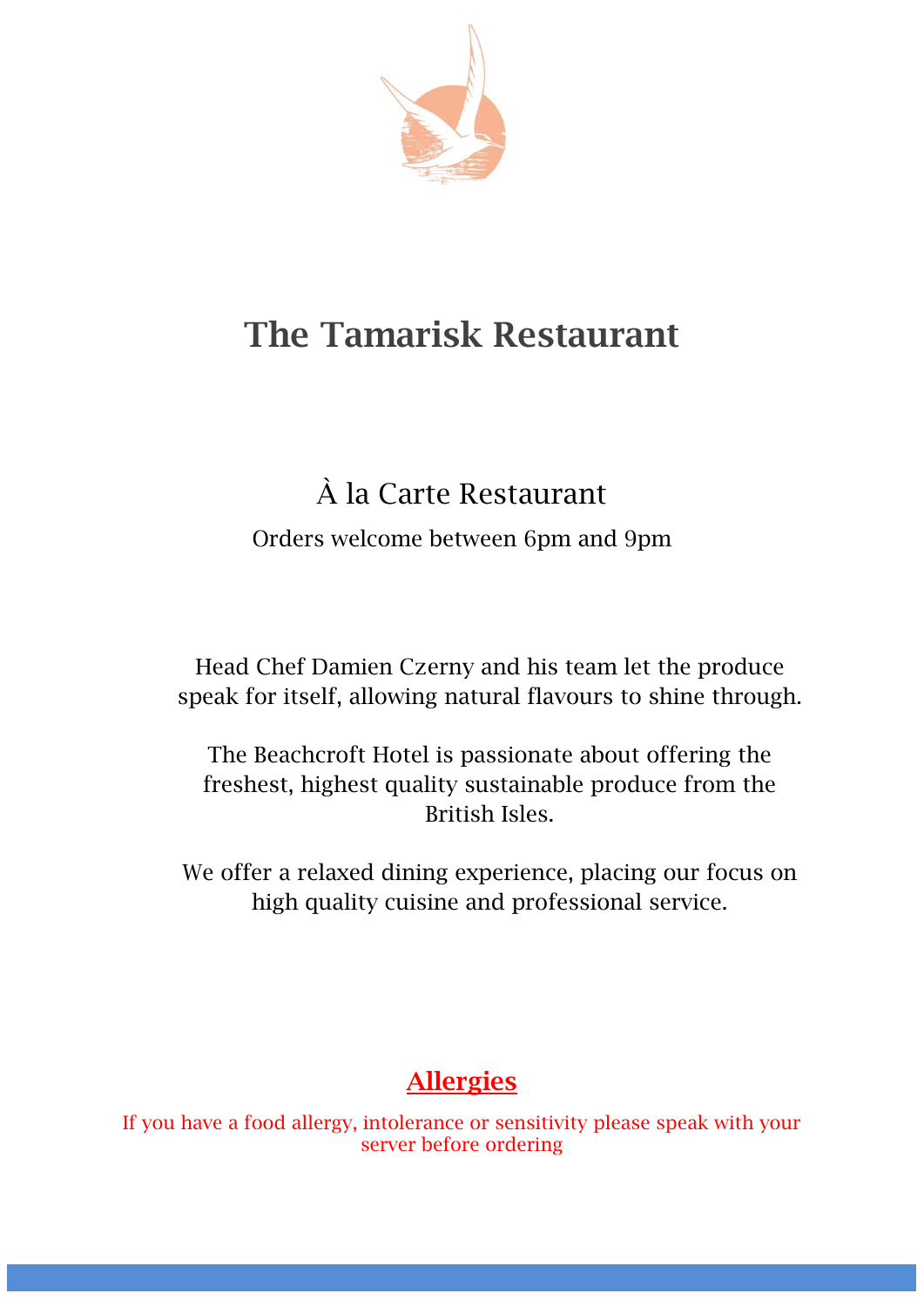

## **Starters**

#### Soup of the Day (*GF*) - £7

#### Smoked Mackerel Pâté - £9

*Sweet-pickled cucumber ribbons, brioche toast*

#### White Crab Arancini - £10

*Balsamic & truffle dip* 

### Poached Pear & Parma Ham (*GF*) - £8

*Red wine poached pear, parmesan shavings, rocket, honey-mustard dressing*

#### Confit Chicken Terrine - £8

*Tarragon aioli, toasted focaccia* 

### Avocado Mousse (*GF, V, VE*) - £8

*Tomato chilli salsa, rye bread crisp, herb oil.*

GF: Gluten Free V: Vegetarian VE: Vegan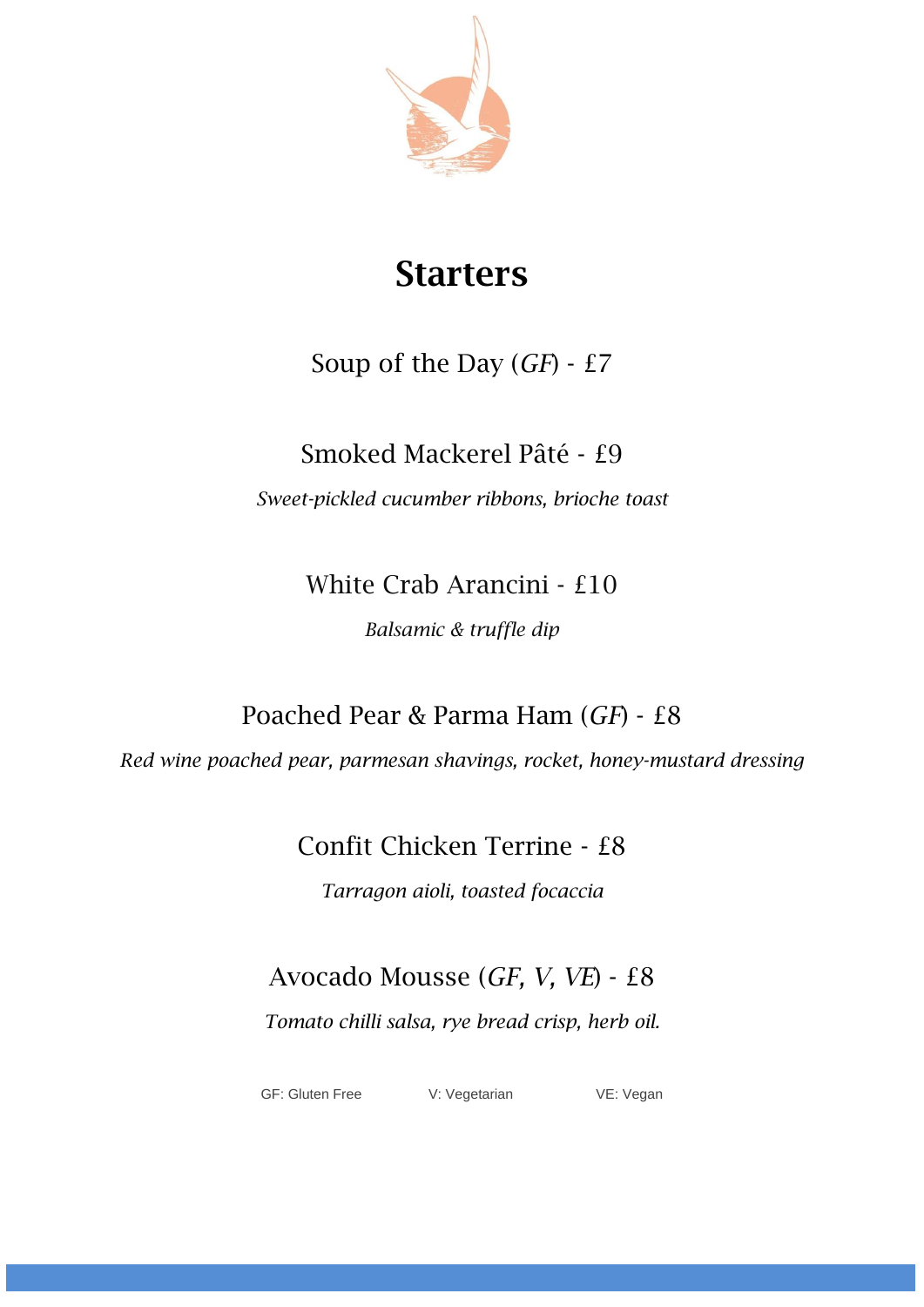

# **Mains**

#### Fillet of Lamb (*GF*) - £25

*Garlic roasted New Jersey potatoes, pea & mint purée, grilled shallots, red wine jus*

#### Twice Cooked Pork Belly (*GF*) - £22

*Sweet potato fondant, tenderstem broccoli, apple purée, cider jus*

#### Pan Fried Sea Bass Fillet - £25

*Sweet potato mash, asparagus, crab beignet, lobster bisque*

#### Chicken Ballotine (*GF*) - £24

*Chicken breast stuffed with smoked pancetta, spinach & fresh sage Champ mash, tenderstem broccoli, crispy skin, chicken & sage jus*

#### 8oz Sirloin Steak - £32

*Chips, herb roasted tomatoes, Portobello mushroom, onion rings and either peppercorn sauce or garlic butter*

#### Stuffed Portobello Mushrooms (*GF, V, VE*) - £22

*Mushrooms stuffed with Mediterranean vegetables Roasted New Jersey potatoes, grilled shallots and asparagus*